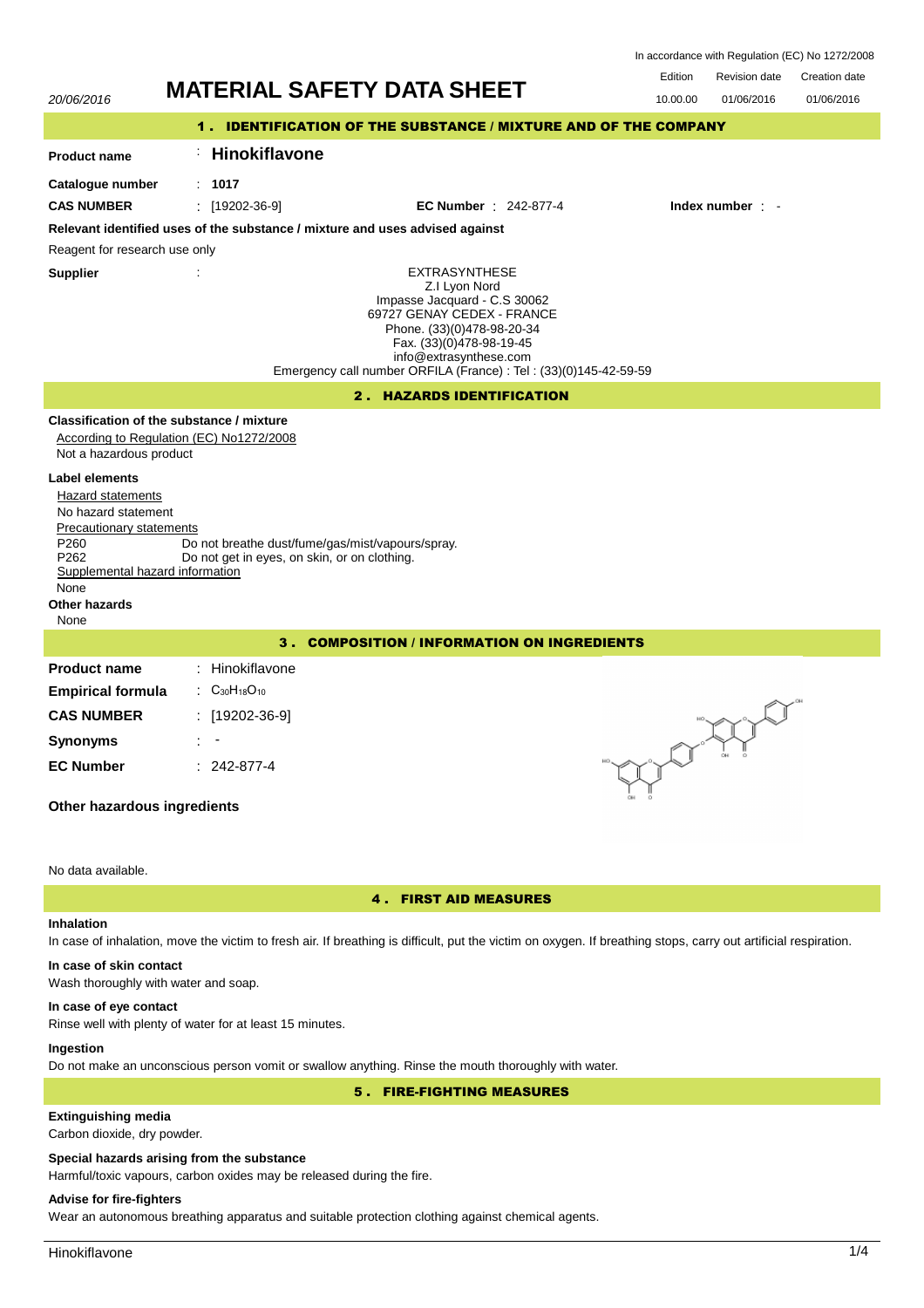#### 6 . ACCIDENTAL RELEASE MEASURES

#### **Personal precautions**

Use personal protective equipment. Evacuate the personnel from the contaminated zone. Ensure adequate ventilation.

## **Environnemental precautions**

Keeping away from drains, surface and ground waters.

#### **Methods and materials for containment and cleaning up**

Clean up without creating dust and place in adapted and sealed containers for elimination. Wash the contaminated aera with water and soap. Confine washing water and dispose of it complying with the local regulations. After cleaning, quickly eliminate traces of water with a product absorbing liquids (for example : sand, sawdust, universal binder, Kieselguhr).

## 7 . HANDLING AND STORAGE

## **Precautions for safe handling**

Avoid formation of dust. Avoid contact with skin and eyes. During handling, wear suitable personal protective equipment (see section 8). Follow the normal measures for preventive fire protection.

**Specific handling** No data available.

**Specific end use(s)**

# No data available

#### **Conditions for safe storage, including any incompatibilities**

Store in a cool well-ventilated place. Keep container tightly closed in a dry place away from light.

Store at <+8°C

## 8 . EXPOSURE CONTROL/PERSONAL PROTECTION

# **Respiratory protection**

Wear imperatively an appropriated mask/respirator, tested and approved by standards such as NIOSH (US) or CEN (EU).

#### **Hand protection**

Handle with protective gloves. The selected gloves have to satisfy the specifications of EU Directive 89/686/EEC and the standard EN 374 derived from it.

## **Eye protection**

Wear safety glasses.

## **Skin protection**

Wear suitable protective clothing according to the quantity and the level of activity of the substance at the workplace.

|                                                       | <b>9. PHYSICAL AND CHEMICAL PROPERTIES</b> |
|-------------------------------------------------------|--------------------------------------------|
| Information on basic physical and chemical properties |                                            |
| Physical state                                        | : Powder                                   |
| Color                                                 | : Yellow to brown                          |
| Solubility in                                         | : Ethyl alcohol (Soluble)                  |
| Melting point                                         | : No data available.                       |
| Initial boiling point                                 | : No data available.                       |
| Flash point                                           | : No data available.                       |
| рH                                                    | : No data available.                       |
| Partition coefficient: n-octanol/water                | : No data available.                       |
| Auto-ignition temperature                             | : No data available.                       |
| Decomposition temperature                             | : No data available.                       |
| Viscosity                                             | : No data available.                       |
| <b>Other information</b>                              |                                            |

No data available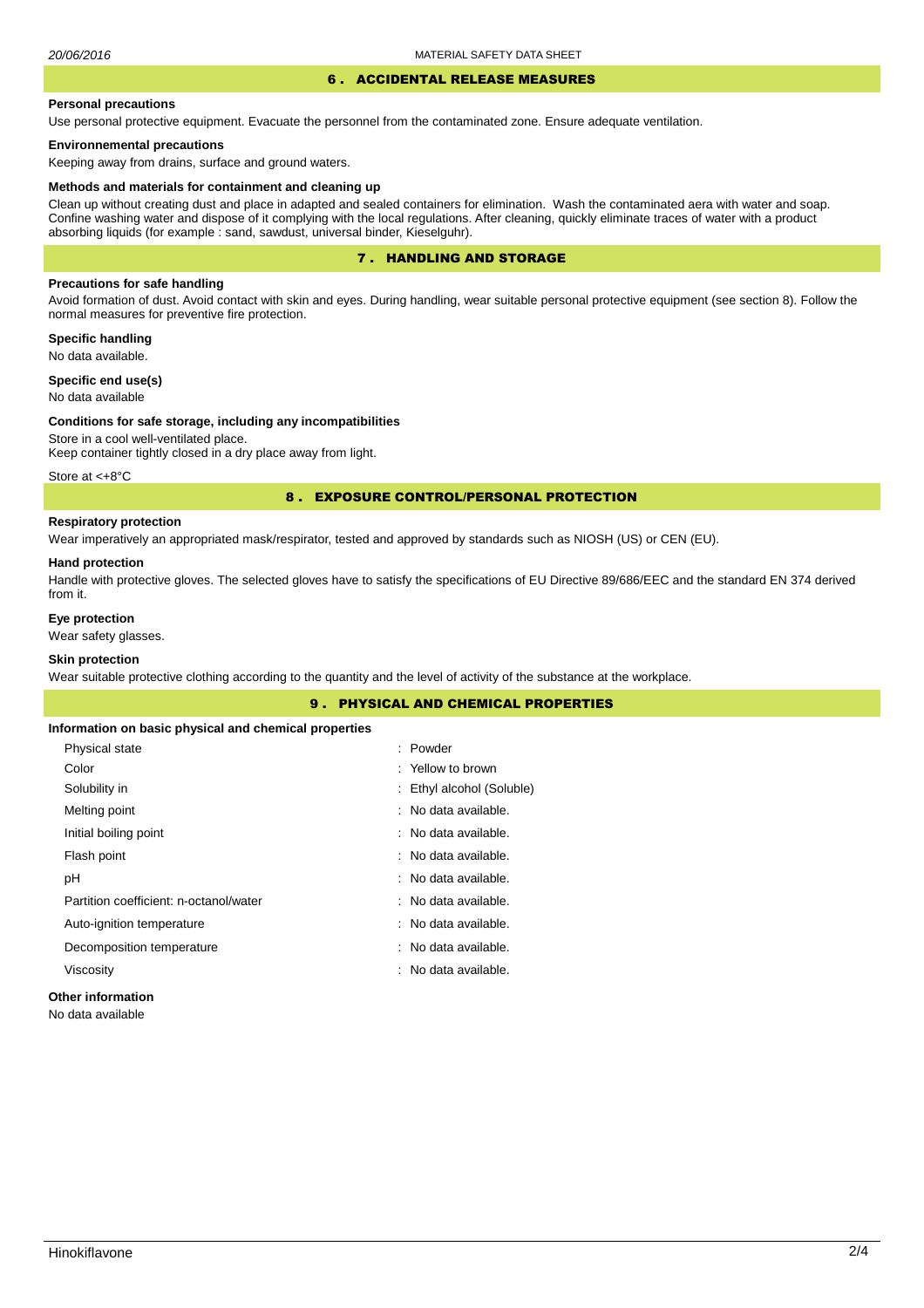#### 10 . STABILITY AND REACTIVITY

#### **Reactivity**

No data available.

## **Chemical stability**

Stable under recommanded storage conditions.

#### **Possibility of hazardous reactions**

No hazardous reactions during storage and handling complying with the instructions.

**Conditions to avoid**

No data available.

**Incompatible materials**

No data available.

## **Hazardous decomposition products**

No hazardous decomposition products if the instructions for handling and storage are respected. During high overheating of the substance or during a fire, hazardous decomposition products may be produced.

## 11 . TOXICOLOGICAL INFORMATION

## **Acute oral toxicity**

No data available.

# **Acute dermal toxicity**

No data available.

#### **Acute inhalation toxicity**

No data available.

## **Skin Corrosion**

No data available.

#### **Skin Irritation**

No data available.

# **Serious Eye Damage**

No data available.

# **Eye Irritation**

No data available.

## **Respiratory Sensitisation**

No data available.

#### **Skin Sensitisation**

No data available.

## **Germ Cell Mutagenicity**

No data available.

## **Carcinogenictiy**

No data available.

## **Reproductive Toxicity**

No data available.

## **Specific Target Organ Toxicity - Single Exposure**

No data available.

## **Specific Target Organ Toxicity - Repeated Exposure**

No data available.

#### **Aspiration Hazard**

No data available.